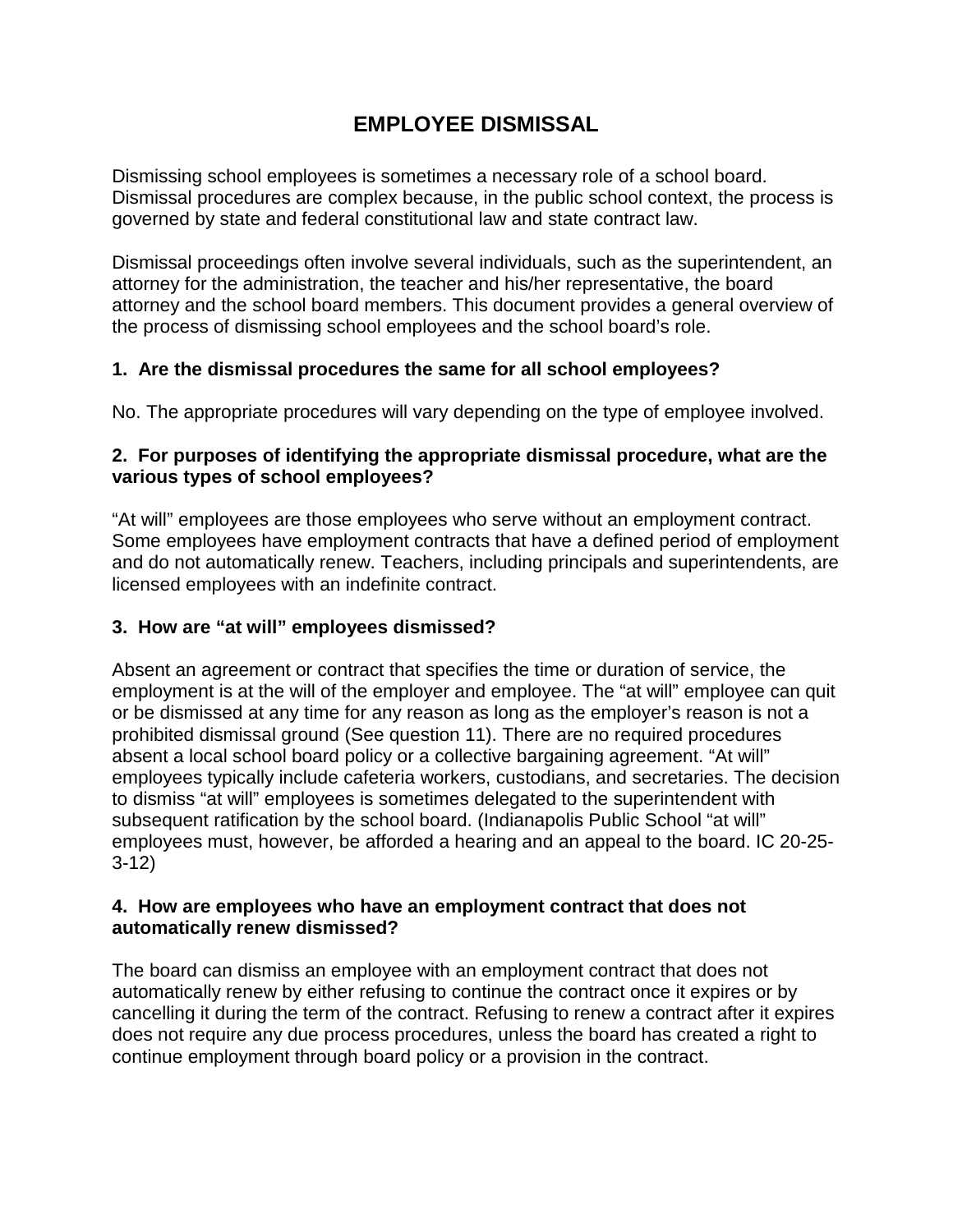A refusal to renew the contract for the following year does not take board action because the contract expires by its own terms. Written notice from an administrator that the person will not be considered for contract renewal is necessary to avoid the creation of an expectation that there will be re-employment. Employees who receive a written employment contract that does not automatically renew include temporary contract teachers, coaches and bus drivers.

A cancellation during the term of the contract requires certain due process procedures because an employment contract is a property right protected by the due process clause of the United States Constitution. Absent specific procedures being stated in a collective bargaining agreement, employment contract or statute, dismissal procedures should include adequate notice, a statement of reasons for the dismissal, and an opportunity for a hearing. Likewise, if the employment contract, collective bargaining agreement and statutes are silent on dismissal grounds, an employee with an employment contract may be dismissed during the term of the contract on any ground reasonably related to the school corporation's interest. A contract dismissal during its term requires a majority vote of the quorum present at an open school board meeting.

# **5. How are teachers dismissed?**

The school can dismiss a teacher by voting to cancel the teaching contract effective at the end of the school year or at any time during the contract's term. The procedure for cancelling the contract of a teacher is governed by IC 20-28-7.5-1 through IC 20-28-7.5- 4. The principal or superintendent must provide the teacher with a written notice of a preliminary decision to cancel the teacher contract. This notice must be delivered to the teacher by registered or certified mail or in person. The notice must contain the reasons for the decision and include the teacher's right to a conference with the superintendent or assistant superintendent, which must be requested within 5 days of the teacher's receipt of the notice. After a conference with the superintendent or assistant superintendent, the teacher may request a private conference with the school board. The administrator who attended the conference must make a written recommendation to the school board on the cancellation of the teacher's contract. A contract cancellation requires a majority vote of the quorum present at an open school board meeting.

## **6. What are the grounds for cancelling a teacher's contract?**

The grounds are stated in IC 20-28-7.5-1. The following grounds apply to the dismissal of all teachers:

- o Immorality
- o Insubordination
- o Incompetency
- o Neglect of duty
- o Conviction of certain felonies
- o Good or just cause

A probationary teacher may be dismissed for any reason considered relevant to the school corporation's interest.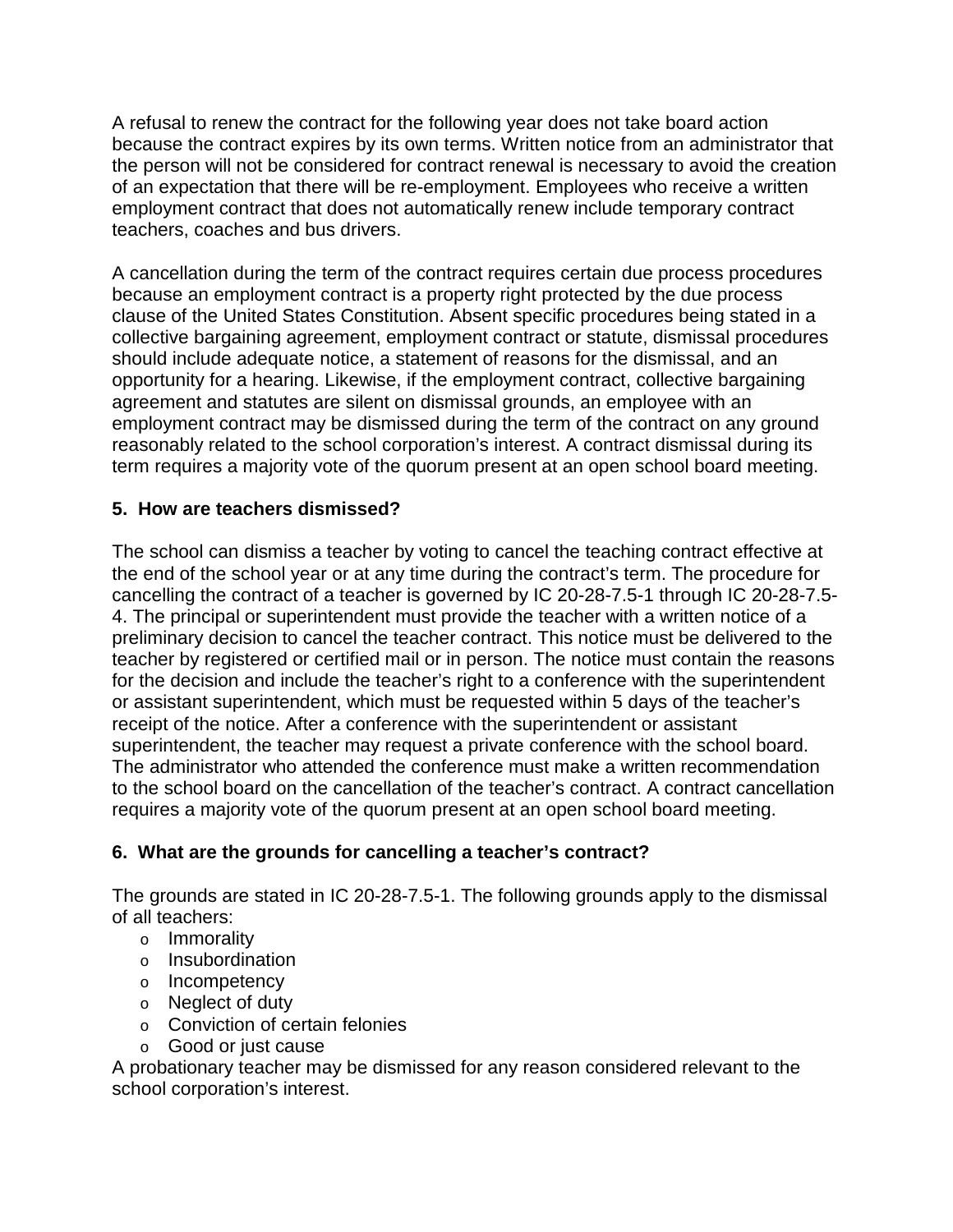## **7. Before considering whether to cancel a contract, can board members assist in the fact-gathering stage of the case?**

Constitutional due process requires the school board to be a fair, impartial decision maker. Discussing potential charges against an employee can give, if nothing else, the appearance of impropriety. This "appearance" must be balanced with the rule that mere familiarity with the facts will not necessarily disqualify a board member. Therefore, board members should avoid being involved in the investigation of charges against an employee.

# **8. What occurs during a conference between the board and a teacher?**

The school board "allows the teacher to present evidence to refute the reason or reasons for contract cancellation and supporting evidence provided by the school corporation. Any evidence presented at the private conference must have been exchanged by the parties at least seven (7) days before the private conference." And the school board must "consider whether a preponderance of the evidence supports the cancellation of the teacher's contract." IC 20-28-7.5-2(f)

# **9. What is the board's role at a conference to cancel a contract?**

The school board is the decision-making body. Its members listen to the evidence and decide the case based solely on evidence presented at the conference. After the conference, the board makes its decision at an open board meeting and adopts formal findings of fact with the assistance of its attorney. The school board must vote on the cancellation of the teacher's contract within 30 days of the receipt of the teacher's request for the conference with the school board.

#### **10. If a dismissed employee challenges his/her contract cancellation, can the court substitute its judgment for that of the school board?**

No. A trial court is prohibited from re-weighing the evidence. If the procedural requirements are followed, including the assignment of legal grounds for cancellation, if the record from the conference reveals that there is substantial evidence to support the decision, and if the conference was fair, the board's decision must be upheld by a trial court. (This does not apply to an arbitrator under a "just cause" provision of a bargaining agreement.)

## **11. What are the prohibited grounds for dismissing an employee?**

There are many different discrimination laws that protect employees. School board members should be aware that every employment decision has potential ramifications under these laws. School employers are prohibited from dismissing an employee on the basis of the following:

o Age